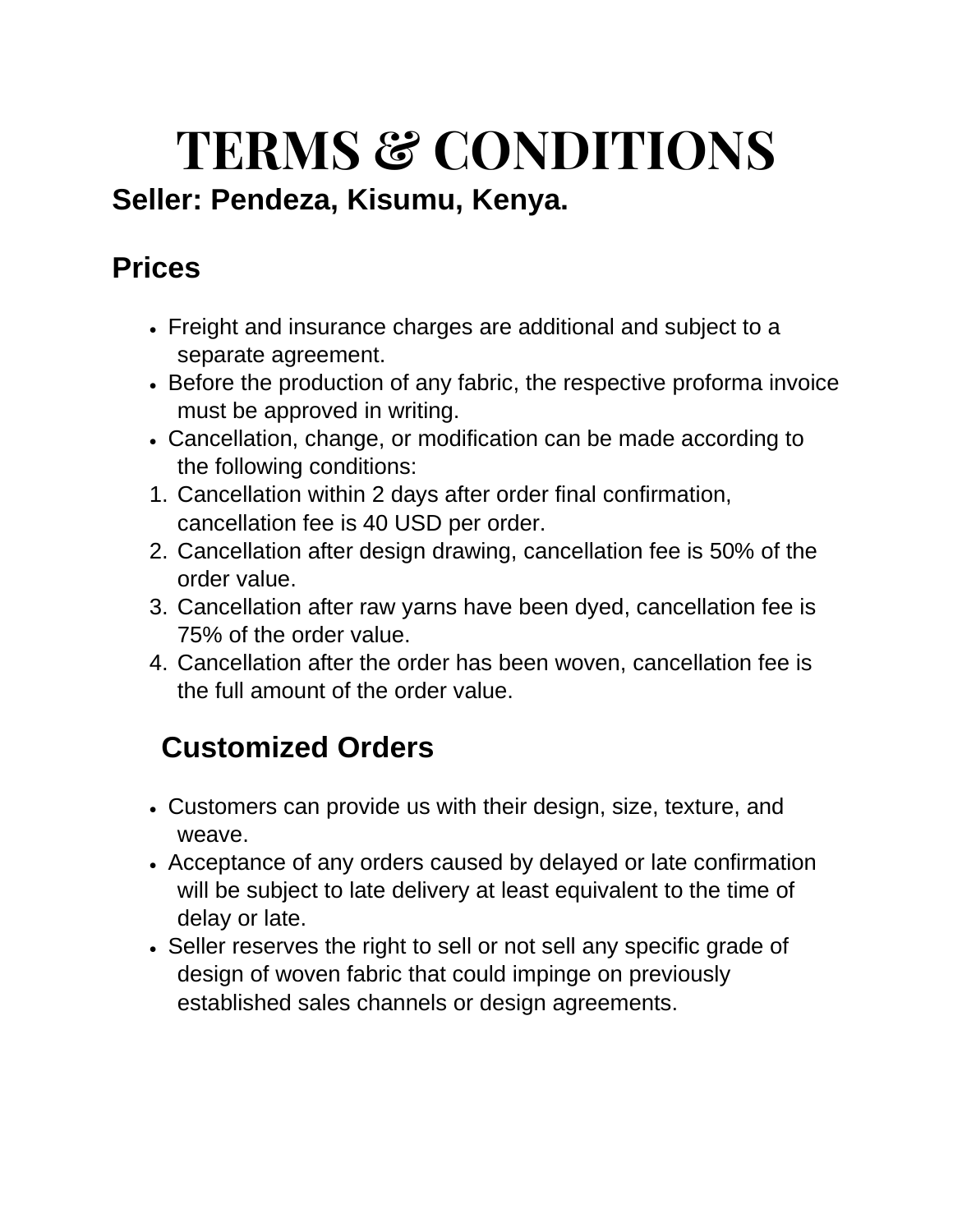## **General Terms of Sales**

- All fabric orders require a 50% deposit with order placement, and the last 50% shall be made at least 7 days before delivery by telegraphic transfer or mpesa.
- A signed packing slip constitutes delivery.
- The seller reserves the right to discontinue or to change the patterns, colours, and specifications of fabric without prior notice.
- Seller reserves the right to hold, rescind or terminate any production or any accepted order should Purchaser delays in providing necessary contribution including but not limited to design confirmation or payment in due time.

## **Manufacturing Limitations**

- Shipping and delivery extensions can be made at least 7 days before shipment, provided that the Seller reserves the right to additional costs and expenses incurred.
- Purchaser shall make an initial inspection of all complaints which contain at least 3 photographs at a different angle of view and a reasonable resolution as well as a written report, and such inspection shall be sent to Seller within 7 days upon the receipt of the goods or the claim from a customer.

## **Disclaimer**

- Colours may vary from dye lot to dye lot, also colours tend to change with age and/or light exposure. Claims made on colour shift, therefore, will not be considered.
- Handspun products will vary in texture
- No claim will be considered on fabrics which have been improperly used and cleaned.
- Claims for lost or damaged goods must be entered against the carrier.